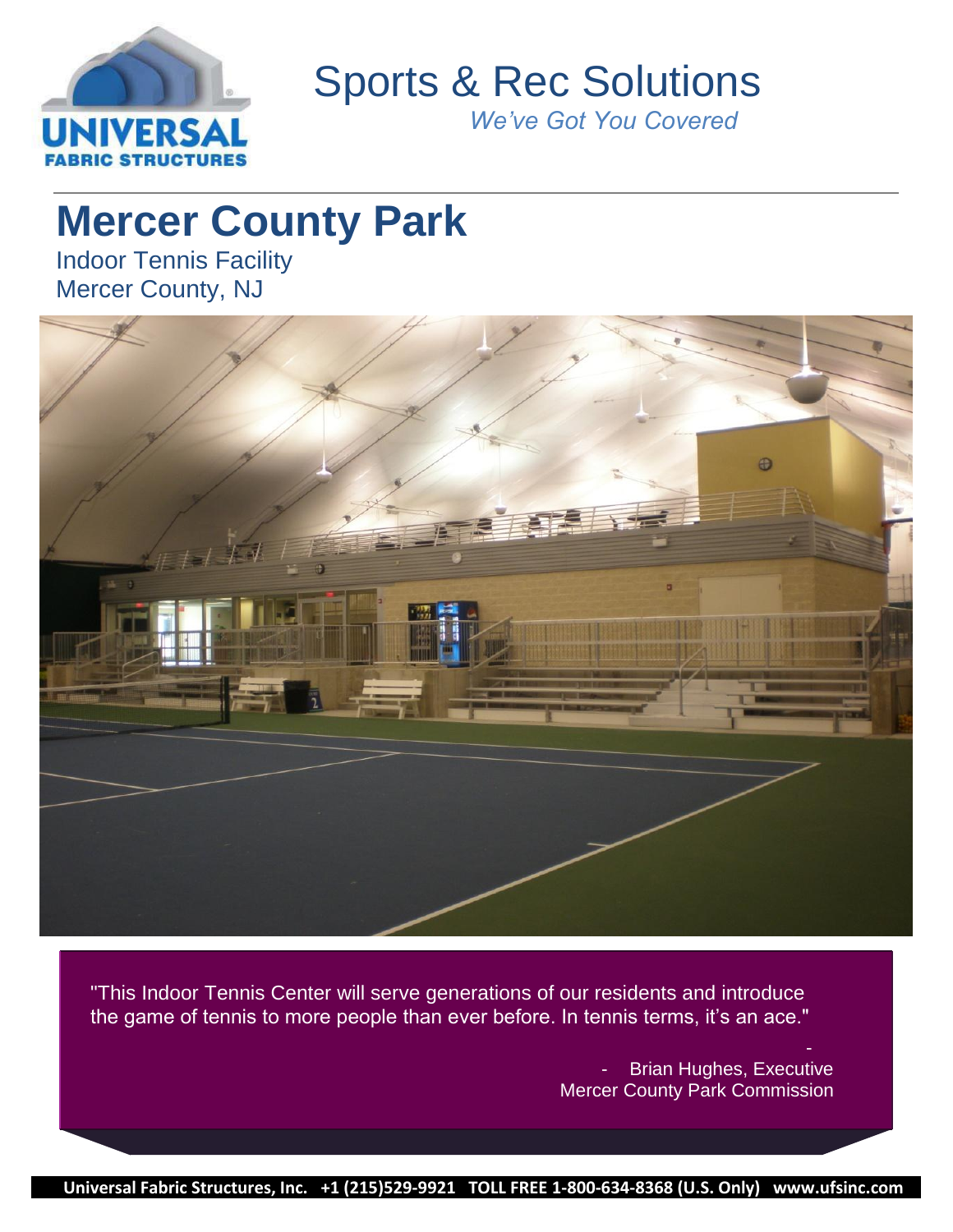## **Background**

Mercer County Park Commission Tennis Facility has received the 2008 United States Tennis Association Outstanding Facility Award. The award was presented as part of the Technical Committee meeting at the USTA Semi-Annual meeting in New York City September 1, 2008. The facility has had a positive impact on the quality of life in the region.

The USTA"s Outstanding Facility Award Program was established to encourage high standards in tennis facilities and to respond to and recognize those facilities whose efforts make a positive statement about the vitality of the game.

The public tennis facility presently boasts twenty-eight courts in total, comprised of twenty-two outdoor courts, sixteen of which are lit for night games, and six covered courts with additional amenities such as an observation deck for spectators, bathrooms, lockers, and offices together encompassing 19 acres of the 2,500 acre Mercer County Park.



"This is a very unique building and it"s a tremendous upgrade for us, it"s fully insulated, there is no echo effect, and it retains heat in the winter and cool air in the summer. It's a fantastic structure and we're fortunate to have a building of this caliber in Mercer County." - Marc Vecchiola, Tennis Director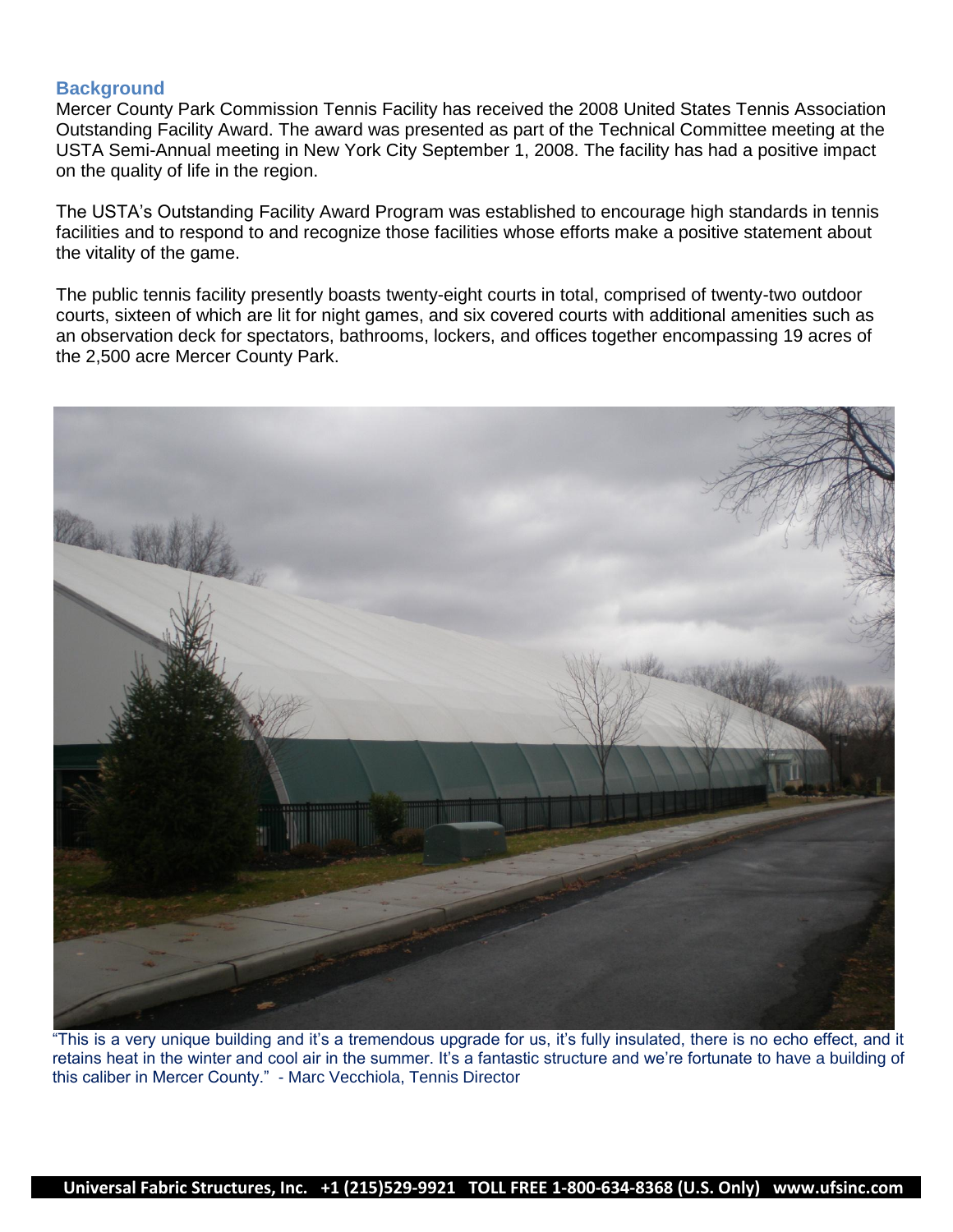## **Scope of Work**

Universal Fabric Structures, Inc., a Quakertown, Pennsylvania-based manufacturer of fabric structures, was selected to supply the structure to cover the six courts and observation deck, the structure is 354" in length and 118" wide and is equipped with heat and air conditioning.



# **Solution**

The building is insulated to be more energy efficient and save on heating and cooling costs. In fact, according to Vecchiola, as of December 22 they had not yet had to turn the heat on in the building. At the time of that statement the wind-chill temperature outside was -5 degrees Fahrenheit. However, inside the building the temperature was roughly 65 degrees.

Two of the six courts are situated on a lower elevation and feature bleachers that will allow for a showcase atmosphere during tournament and league play. The facility is a regular host of many major tennis championships such as USTA Adult Sectional Championship, USTA Senior Sectional Championship, Mercer County Boy"s and Girl"s High School Championships, NJSIAA Boy"s and Girl"s High School State

Championships, Northeast Conference Collegiate Championships, Special Olympics, The National Breast Cancer Awareness Tennis Outing, and many more.